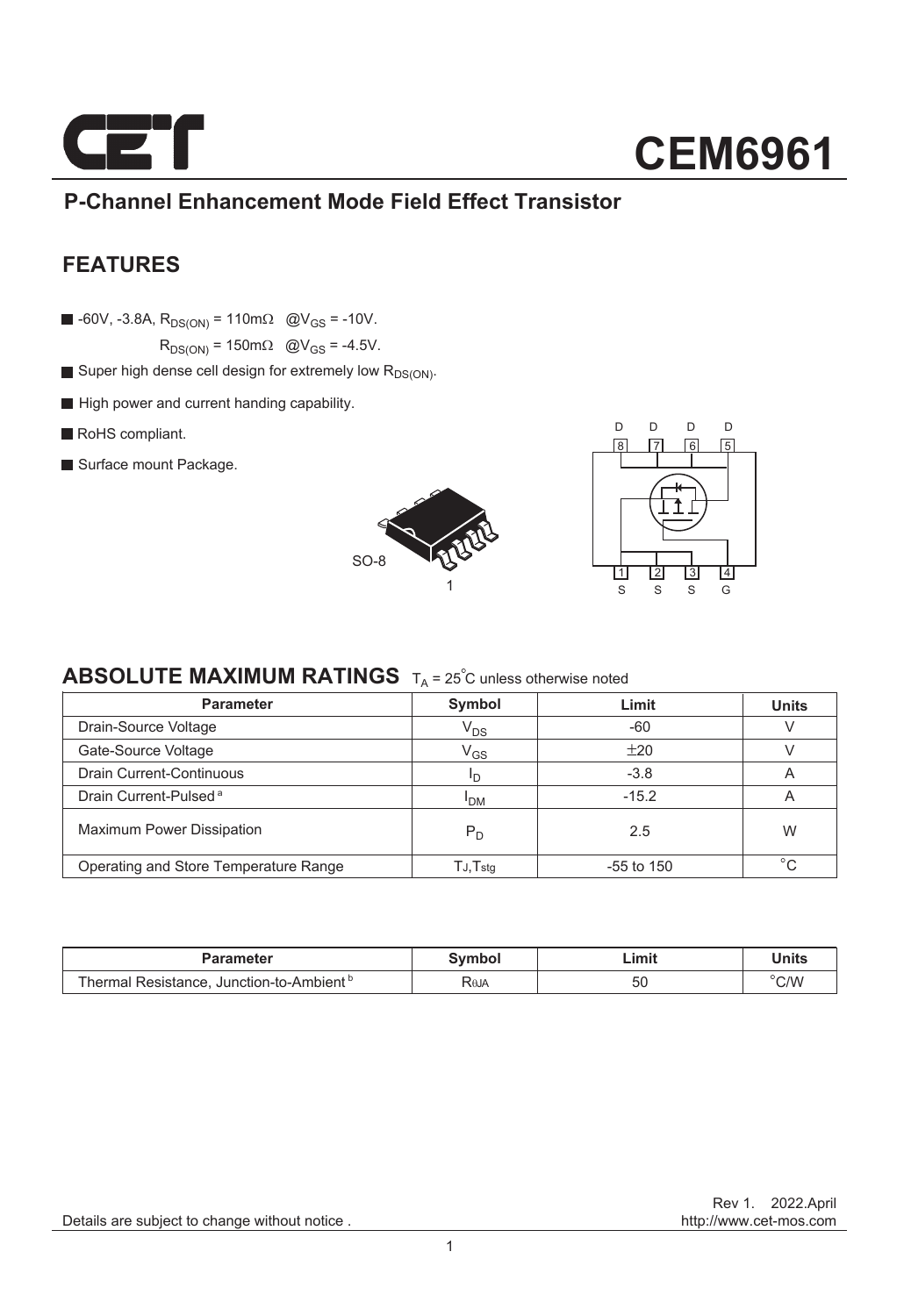

### **Electrical Characteristics**  $T_A = 25^\circ C$  unless otherwise noted

| <b>Parameter</b>                                              | Symbol                                                                | <b>Test Condition</b>                             | Min   | <b>Typ</b>     | Max    | <b>Units</b> |  |  |  |
|---------------------------------------------------------------|-----------------------------------------------------------------------|---------------------------------------------------|-------|----------------|--------|--------------|--|--|--|
| <b>Off Characteristics</b>                                    |                                                                       |                                                   |       |                |        |              |  |  |  |
| Drain-Source Breakdown Voltage                                | <b>BV<sub>DSS</sub></b>                                               | $V_{GS} = 0V$ , $I_D = -250 \mu A$                | $-60$ |                |        | $\vee$       |  |  |  |
| Zero Gate Voltage Drain Current                               | $I_{DSS}$                                                             | $V_{DS}$ = -60V, $V_{GS}$ = 0V                    |       |                | $-1$   | μA           |  |  |  |
| Gate Body Leakage Current, Forward                            | l <sub>GSSF</sub>                                                     | $V_{GS}$ = 20V, $V_{DS}$ = 0V                     |       |                | 100    | nA           |  |  |  |
| Gate Body Leakage Current, Reverse                            | <b>IGSSR</b>                                                          | $V_{GS}$ = -20V, $V_{DS}$ = 0V                    |       |                | $-100$ | nA           |  |  |  |
| On Characteristics <sup>c</sup>                               |                                                                       |                                                   |       |                |        |              |  |  |  |
| Gate Threshold Voltage                                        | $V_{GS(th)}$                                                          | $V_{GS} = V_{DS}$ , $I_D = -250 \mu A$            | $-1$  |                | $-3$   | $\vee$       |  |  |  |
| <b>Static Drain-Source</b>                                    |                                                                       | $V_{GS}$ = -10V, $I_D$ = -1A                      |       | 90             | 110    | $m\Omega$    |  |  |  |
| On-Resistance                                                 | $R_{DS(on)}$                                                          | $V_{GS}$ = -4.5V, $I_D$ = -1A                     |       | 106            | 150    | $m\Omega$    |  |  |  |
| Dynamic Characteristics <sup>d</sup>                          |                                                                       |                                                   |       |                |        |              |  |  |  |
| Input Capacitance                                             | $C_{i \underline{s} \underline{s}}$                                   |                                                   |       | 960            |        | рF           |  |  |  |
| <b>Output Capacitance</b>                                     | $\mathrm{C_{os\underline{s}}}$                                        | $V_{DS}$ = -30V, $V_{GS}$ = 0V,<br>$f = 1MHz$     |       | 70             |        | pF           |  |  |  |
| Reverse Transfer Capacitance                                  | $\mathsf{C}_{\mathsf{r}\underline{\mathsf{s}}\underline{\mathsf{s}}}$ |                                                   |       | 45             |        | pF           |  |  |  |
| Switching Characteristics <sup>d</sup>                        |                                                                       |                                                   |       |                |        |              |  |  |  |
| Turn-On Delay Time                                            | $t_{d(0n)}$                                                           |                                                   |       | 11             |        | ns           |  |  |  |
| Turn-On Rise Time                                             | $t_r$                                                                 | $V_{DD}$ = -30V, $I_D$ = -1A,                     |       | $\overline{4}$ |        | ns           |  |  |  |
| <b>Turn-Off Delay Time</b>                                    | $t_{d(off)}$                                                          | $V_{GS}$ = -10V, R <sub>GFN</sub> = 6 $\Omega$    |       | 75             |        | ns           |  |  |  |
| <b>Turn-Off Fall Time</b>                                     | t                                                                     |                                                   |       | 14             |        | ns           |  |  |  |
| <b>Total Gate Charge</b>                                      | $Q_g$                                                                 |                                                   |       | 8.5            |        | nC           |  |  |  |
| Gate-Source Charge                                            | $Q_{gs}$                                                              | $V_{DS}$ = -30V, $I_D$ = -3A,<br>$V_{GS} = -4.5V$ |       | 2.1            |        | nC           |  |  |  |
| Gate-Drain Charge                                             | $Q_{qd}$                                                              |                                                   |       | 3.3            |        | nC           |  |  |  |
| <b>Drain-Source Diode Characteristics and Maximun Ratings</b> |                                                                       |                                                   |       |                |        |              |  |  |  |
| Drain-Source Diode Forward Current <sup>b</sup>               | $I_{\rm S}$                                                           |                                                   |       |                | $-2$   | A            |  |  |  |
| Drain-Source Diode Forward Voltage <sup>c</sup>               | $\rm V_{SD}$                                                          | $V_{GS} = 0V$ , $I_S = -1A$                       |       |                | $-1.2$ | $\vee$       |  |  |  |

**Notes :**<br>a.Repetitive Rating : Pulse width limited by maximum junction temperature.<br>b.Surface Mounted on FR4 Board, t ≤ 10 sec.<br>c.Pulse Test : Pluse Width ≤ 300µs, Duty Cyde ≤ 2%.<br>d.Guaranteed by design, not subject to p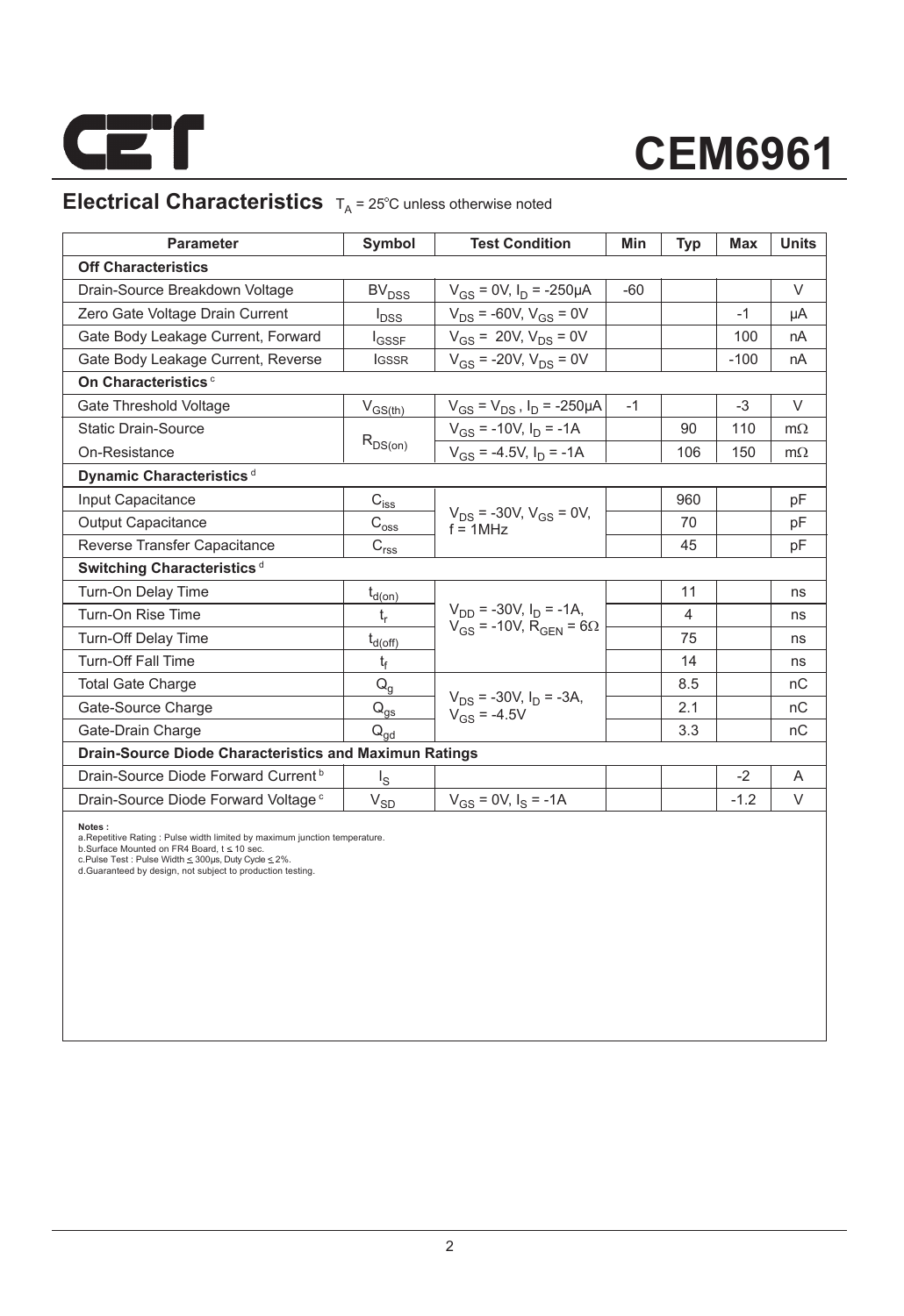



#### **Figure 1. Output Characteristics**



**Figure 3. Capacitance**



**Figure 5. Gate Threshold Variation with Temperature**

### **CEM6961**



**Figure 2. Transfer Characteristics**



**Figure 4. On-Resistance Variation with Temperature**



**Figure 6. Body Diode Forward Voltage Variation with Source Current**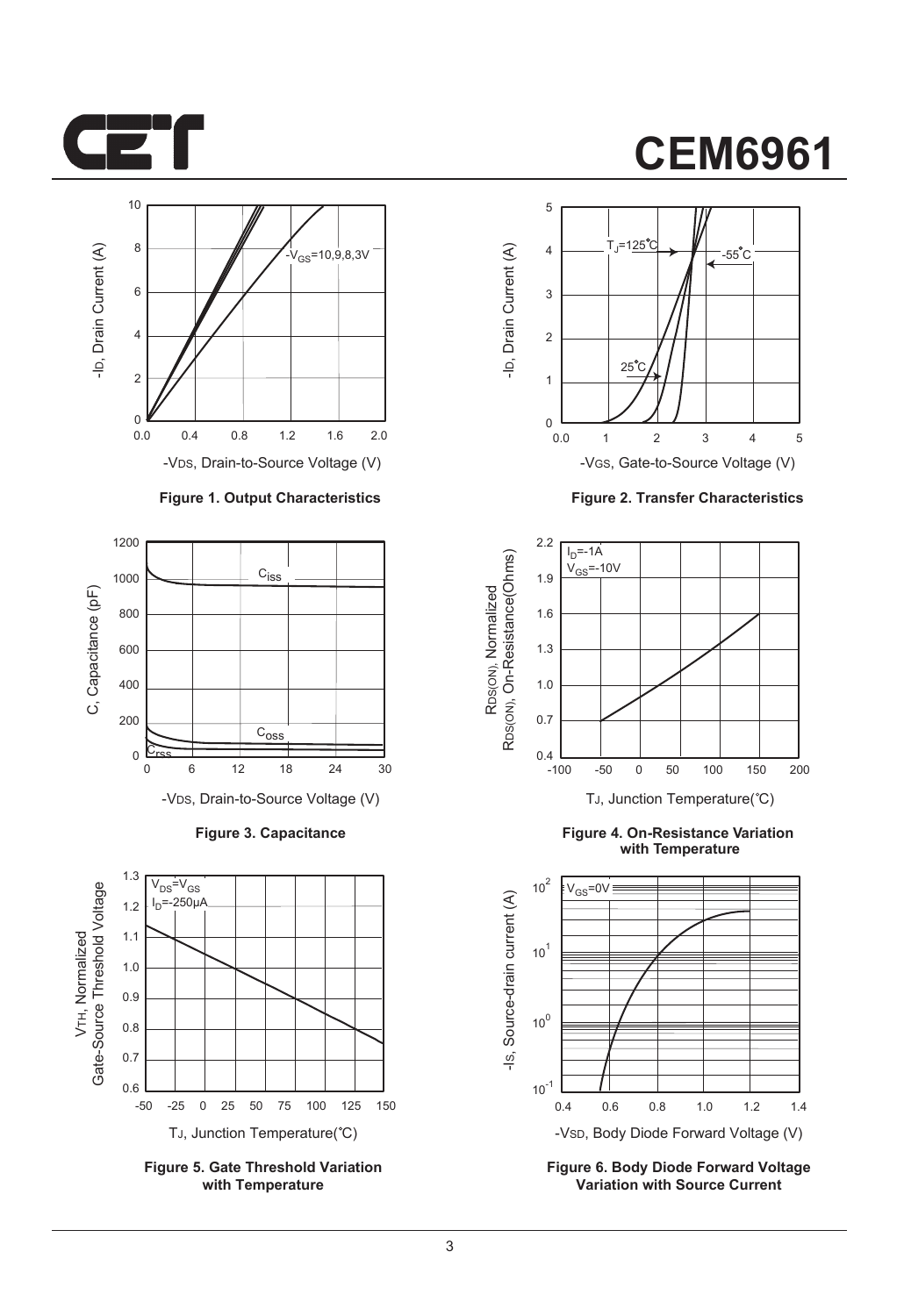



**Figure 7. Gate Charge**



**Figure 9. Breakdown Voltage Variation VS Temperature**





**Figure 8. Maximum Safe Operating Area**



**Figure 10. Switching Test Circuit Figure 11. Switching Waveforms**